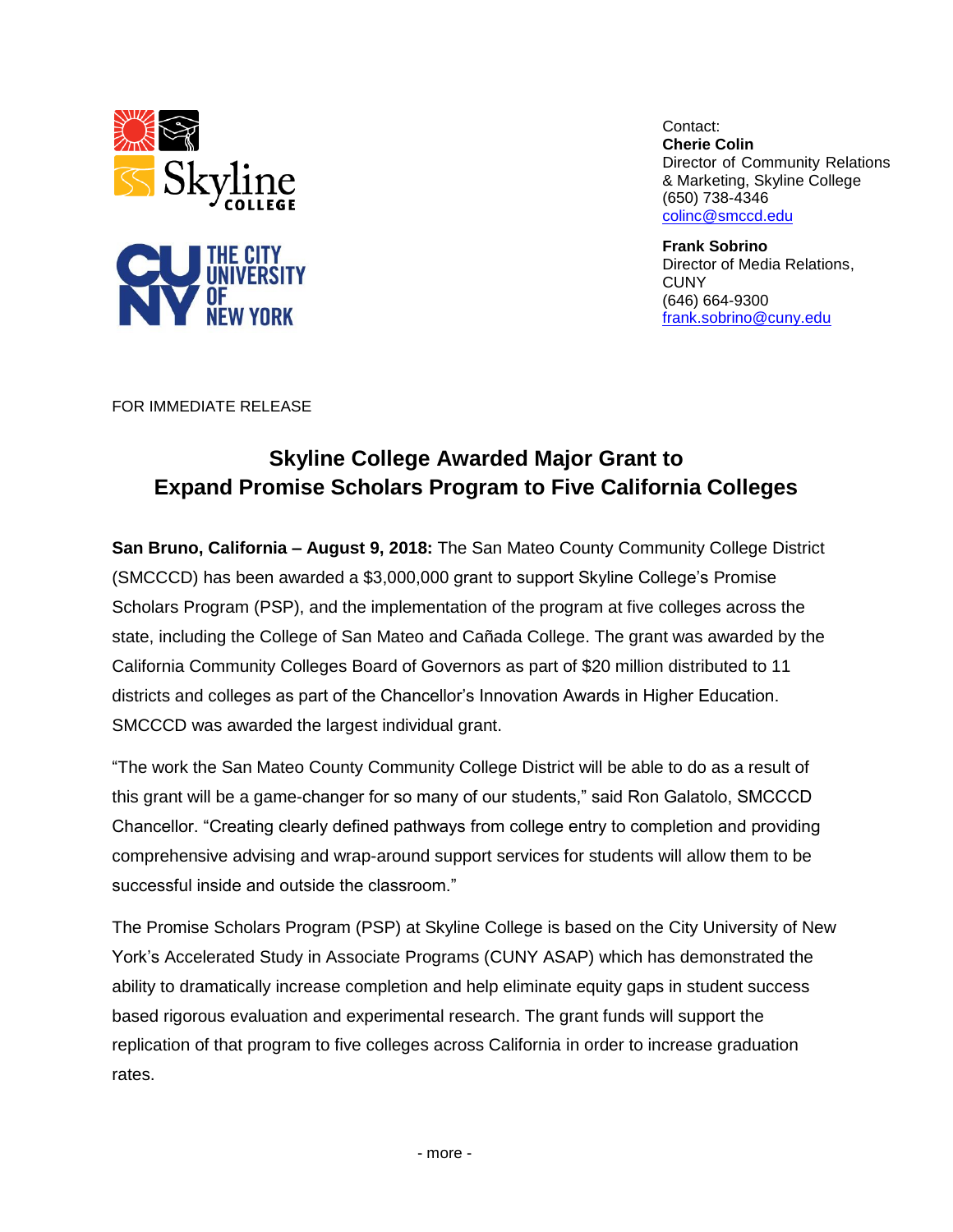"This significant grant award validates and underscores the critical importance of the work Skyline College has done through its Promise Scholars Program," said Regina Stanback Stroud, Ed.D, president of Skyline College. "We are now presented with an incredible opportunity to share this proven model with our sister colleges in the district and with other college's throughout the state, ensuring that this comprehensive and conscientious work can transform lives and improve student success beyond the bounds of our campus."

Skyline College is the only California community college that is recognized as a CUNY ASAP replication site, having received technical assistance from CUNY ASAP's National Replication team since February 2017, as supported by the Laura and John Arnold Foundation.

"We are proud to continue and build upon our partnership with Skyline College, supporting their vision to expand the Promise Scholars Program so that San Mateo County Community College District realizes the unprecedented completion impact that ASAP has had across CUNY," remarks CUNY's Associate Vice Chancellor for Academic Affairs and ASAP Executive Director Donna Linderman.

Skyline College will serve as the lead for the scaling of the PSP, first within the district, and subsequently throughout the state. A cohort of five colleges will receive structured technical assistance from CUNY ASAP and Skyline College for the implementation of the PSP model. Additional statewide workshops will be offered by the SMCCCD in partnership with the state Chancellor's Office to disseminate the PSP model and its ability to achieve student success, equity, and completion outcomes.

## **About the Chancellor's Higher Education Innovation Awards**

The 2017-18 Budget Act included \$20 million for the Chancellor's Higher Education Innovation Awards to be awarded by the board of governors. The awards recognize innovations that improve student success, and are sustainable and capable of being scaled across the state, with a particular focus on all of the following:

- Programs and frameworks that support students from groups that are underrepresented in higher education, such as low-income students, students from underrepresented schools and neighborhoods, first-generation students, students who are current or former foster youth, and students with disabilities.
- Targeted services and programs for students who are current or former members of the Armed Forces of the United States.